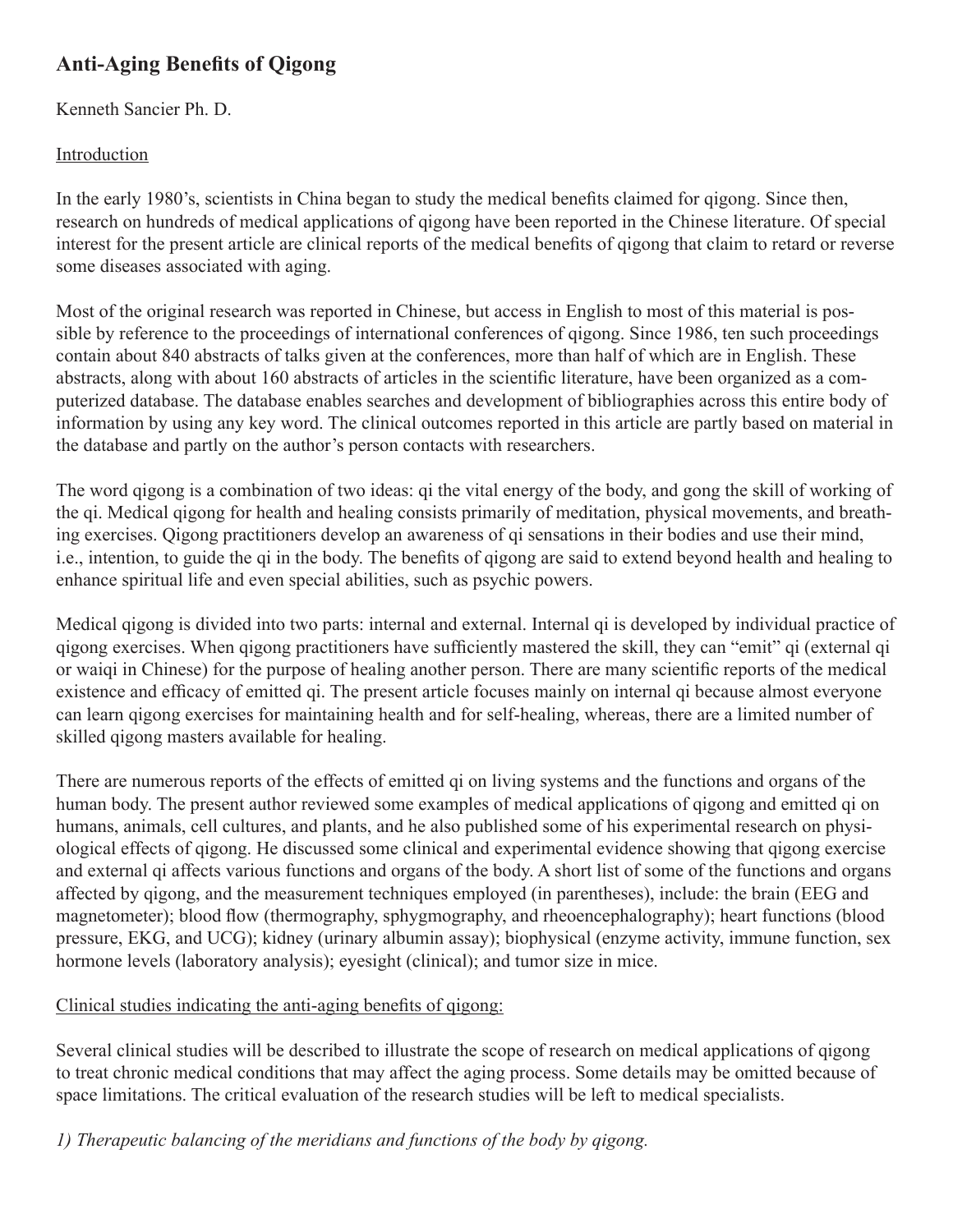The profound effect that internal qigong practice may have on balancing the energies of the organs and functions of the body is illustrated by measurements using Electroacupuncture According to Voll (EAV). In EAV the electrical conductance of the skin above individual acupuncture points is measured using low voltage and low current. Diagnosis depends on measuring the relative electrical conductance and its time dependence. An important diagnostic criterion of degeneration of an organ is an "indicator drop" that may occur during the measurement when the conductance reaches an apparent maximum value but then decreases before leveling off.

Measurements were made at 24 acupuncture points at the ends of the 12 meridians in the fingers and toes of subjects and were made by the same operator and equipment. The subjects were asked to perform a qigong exercise of their choosing for 10 to 15 minutes, for example, sitting or standing meditation or moving qigong. Two series of EAV measurements were made before and after healthy subjects practiced qigong.

In the first series, four subjects were examined by EAV before and after they practiced qigong. Qigong exercise decreased the average of the EAV measured values of the four subjects in the range of  $-19$  to  $-31\%$  (p<0.004). Qigong eliminated almost all the indicator drops.

In the second series, each of seven subjects was examined by EAV three times in a blind protocol so that the operator did not know whether a subject had practiced qigong before the second or third examination. The results showed that qigong exercise changed the average EAV measured values in the range of -17 to -35% for four subjects and in the range of 4 to 15% for three subjects. Indicator drops again were markedly decreased.

These preliminary results show that internal qigong practice can make significant changes in the therapeutic balancing of the meridian and organ systems.

In a similar type of study, the electric current at acupuncture points on 14 meridians was measured using a single square wave voltage pulse technique. Both a qigong master, who emitted qi, and a qi-receiver were measured simultaneously and continuously. The results show that internal and external qigong produce different values in some measurement parameters, and also some synchronous behavior was observed between the sender and receiver.

### *2) Clinical studies of effects of qigong on hypertensive patients.*

Several groups in China have investigated the effects of qigong on hypertension (i.e., high blood pressure). The research of Wang, Xu and coworkers of the Shanghai Institute of Hypertension was selected for discussion because it serves as a model for the many different effects that qigong may have on organs and functions of the body. For these studies, the patients practiced "Yan Jing Yi Shen Gong" for 30 minutes twice a day. This qigong is claimed to be especially valuable for therapeutic purposes and delaying senility. The qigong exercise consists of a combination of sitting meditation and gentle physical movements that emphasizes a calm mind, relaxed body, and regular respiration.

In 1991, the Shanghai group reported a 20-year controlled study of the anti-aging effects of qigong on 204 hypertensive patients. Subsequently, they reported a 30-year follow-up on 242 hypertensive patients, and more recently, the researchers reported an 18-22 year study of 536 patients. The patients were randomly assigned to the two groups. To control blood pressure, the patients were given the same hypotensive drug and in the same hospital. None of the patients smoked.

### *a. Blood Pressure*

The effect of qigong exercise on blood pressure is shown graphically in Fig. 1. The blood pressure (systolic and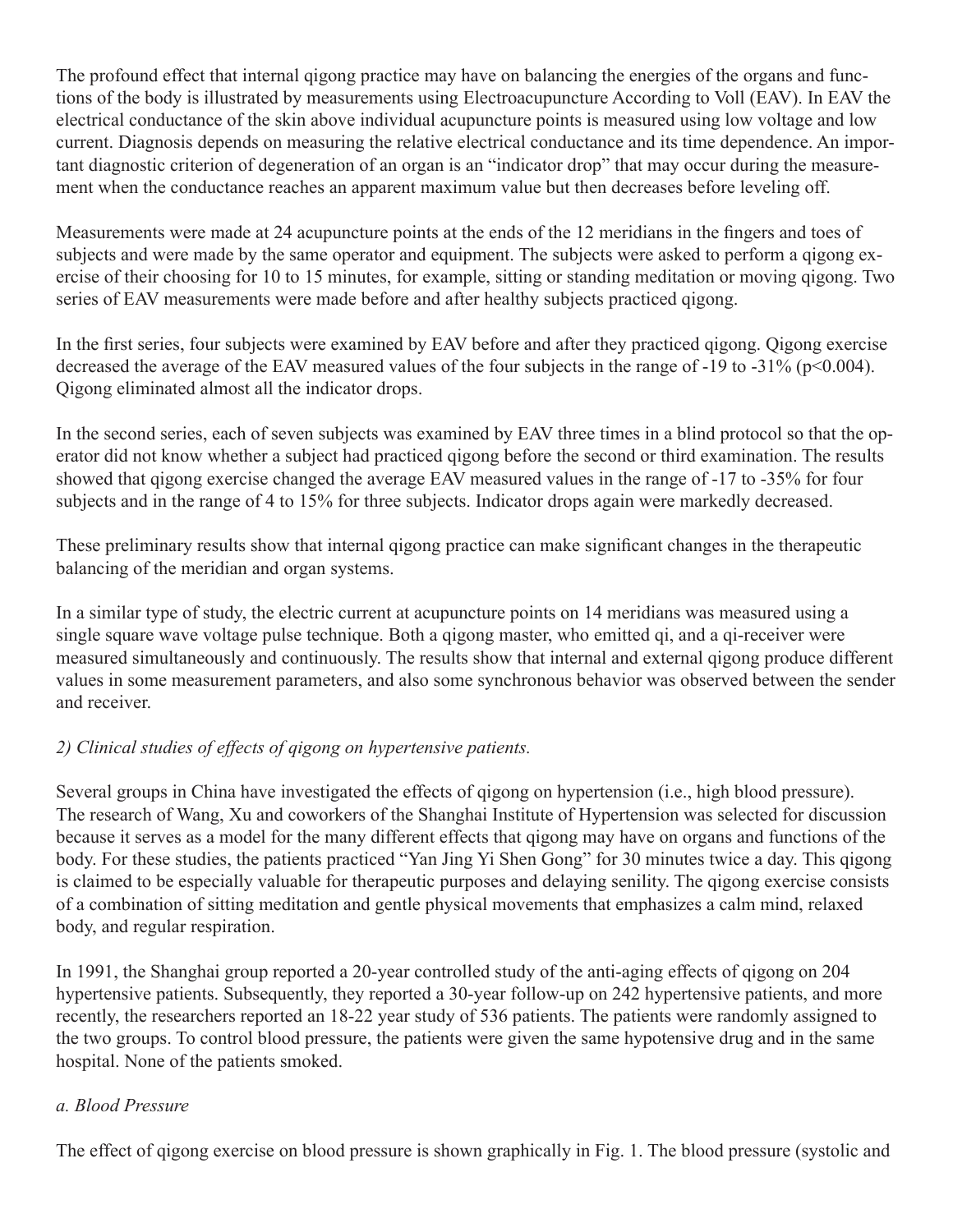diastolic) in millimeters mercury is plotted as a function of time over 20 years for the group consisting of 242 patients, 122 in the qigong group and 120 in the control group. During the first two months, the blood pressure of all patients dropped in response to the hypotensive drug. Subsequently, and over the period of 20 years, the blood pressures of the qigong group stabilized while that of the control group increased. Remarkably, during this period the drug dosage for the qigong group could be decreased, while the dosage for the control group had to be increased.



Fig. 1. Effect of qigong on blood pressure of hypertensive patients over 20 years. Qigong group (n=104) practiced 30 min/day twice/day, control group (n=100).

#### *b. Mortality and Stroke*

The incidences of mortality and stroke for the 30-year study are shown in Fig. 2. These results show that qigong exercise decreased by about 50 percent the incidence of total mortality, mortality due to stroke, and morbidity due to stroke. At the end of 30 years, 86 patients survived in the qigong group and 68 in the control group.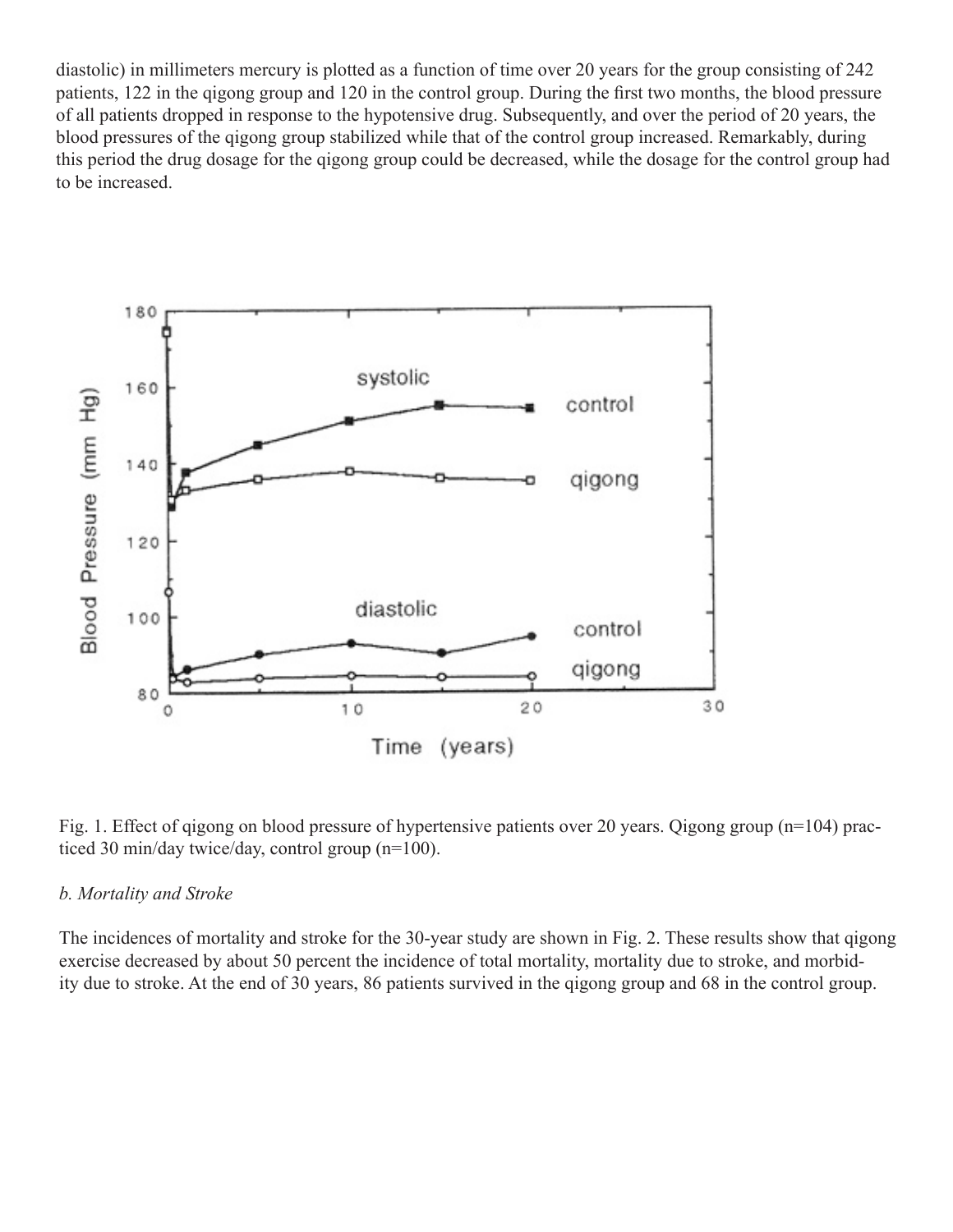

Figure 2. A 30-year follow-up of the effect of gigong on mortality and stroke of 242 hypertensive patients. Both groups received drug therapy (ref. 15).

These results clearly show that qigong has significant potential for preventing strokes and extending life.

# *c. Improvements in heart function and mircrocirculation*

Aged hypertensive patients usually are found to have a deficiency of Heart-energy, which often leads to a weakened function of the left ventricle and a disturbance of microcirculation. The researchers evaluated the effects of qigong for120 aged patients by using ultrasonic cardiography (UCG) and indices of microcirculation.

Experiments showed that the left ventricular function (LVF) in the hypertensive aged group (80 cases) was lower than that in the aged normal blood pressure group (40 cases), while the LVF in the deficiency of Heartenergy hypertensive patients (46 cases) was lower than in the non-deficiency Heart-energy hypertensive patients (34 cases).

After practicing qigong for one year, cardiac output was increased, the total peripheral resistance decreased, and the ejection fraction mitral valve diastolic closing velocity and the mean velocity of circumferential fiber shortening tended to be increased. Significant changes did not occur in the group without Heart-energy deficiency.

Quantitative evaluation of nailfold disturbances in microcirculation was made on the above groups by observing 10 indices of abnormal conditions: configuration of micrangium, micrangium tension, condition of blood flow, slowdown of blood flow, thinner afferent limb, efferent limb and afferent limb ratio, color of blood, hemorrhage, and petechia. The results showed that hypertension had an accelerating effect on the disturbance of microcirculation. The incidence of disturbance of microcirculation disturbance was 73.9% in the deficiency of Heart-energy hypertensive patients. After a year of qigong practice, the incident of disturbance was  $39.1\%$  (p<0.01).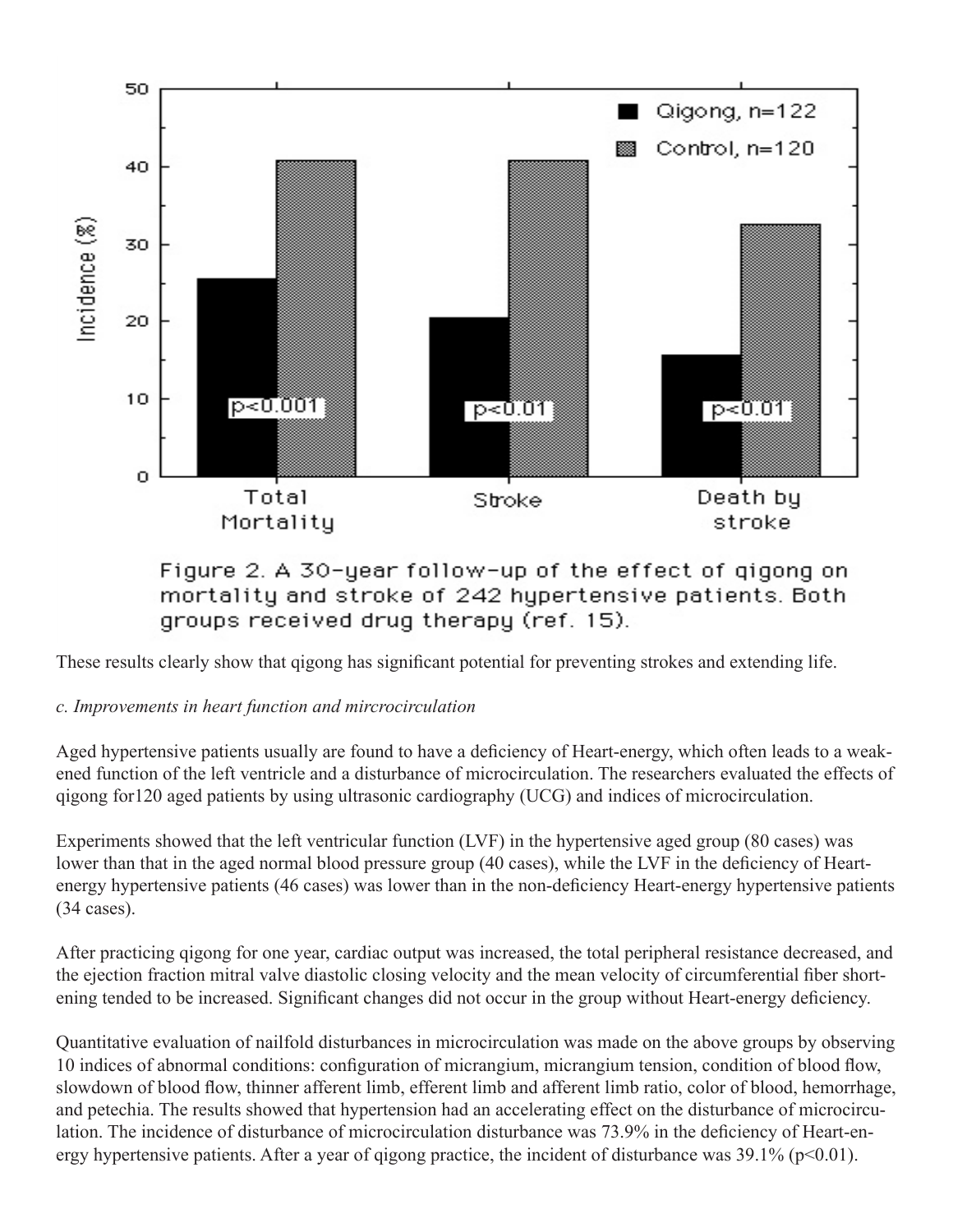The results suggest that qigong exercise has beneficial effects on Heart-energy and regulation of the blood channel, and qigong seems to have improved abnormal conditions of blood circulation.

### *d. Improvement in sex hormone levels*

One consequence of aging is that the levels of sex hormones change in unfavorable directions. For example, female sex hormone (estrogen) levels tend to increase in men and decrease in women. Three studies indicate that qigong exercise can reverse this trend. The effect of qigong exercise on plasma sex hormone levels was determine for hypertensive men and women. The sex hormones levels were measured before and after qigong practice for one year.

Seventy male patients with essential hypertension (ages 40 to 69; disease stage II) were divided into two groups. For the qigong group (n=42), which practice qigong for one year, the estradiol level (E2) decreased from 70.1 to 47.7 pg/ml, a decrease of 32% ( $p<0.01$ ), while no significant changes occurred in the control group ( $n=20$ ). The



# Fig. 3. Serum estradiol levels of hypertensive men (ages 40-69) and women (ages 51-67) who practiced gigong one year compared to healthy controls.

testosterone levels (T) of both groups decreased about 7%. The value of E2 for the qigong group (47.7 pg/ml) approached that of healthy men (42.2±5.8 pg/ml) of the same age but without hypertension or cardiovascular, pulmonary, hepatic, renal, or endocrine diseases  $(p<0.05)$ .

For women (ages 51 to 67, the number in the group is not available), the aging process was associated with failure of ovarian function manifested by decreased E2 and increased T levels. Qigong practiced one year resulted in an increase of E2 from 40.9±.3.5 to 51.6±3.5 pg/ml, a value about equal to that of normal menopausal controls without hypertension or cardiovascular, pulmonary, hepatic, renal, or endocrine diseases. The value of T was also increased by qigong from 25.5±2.2 to 37.2±2.2 ng/dl.

The favorable changes in estradiol levels, E2, brought about by qigong are summarized in Fig. 3 for both men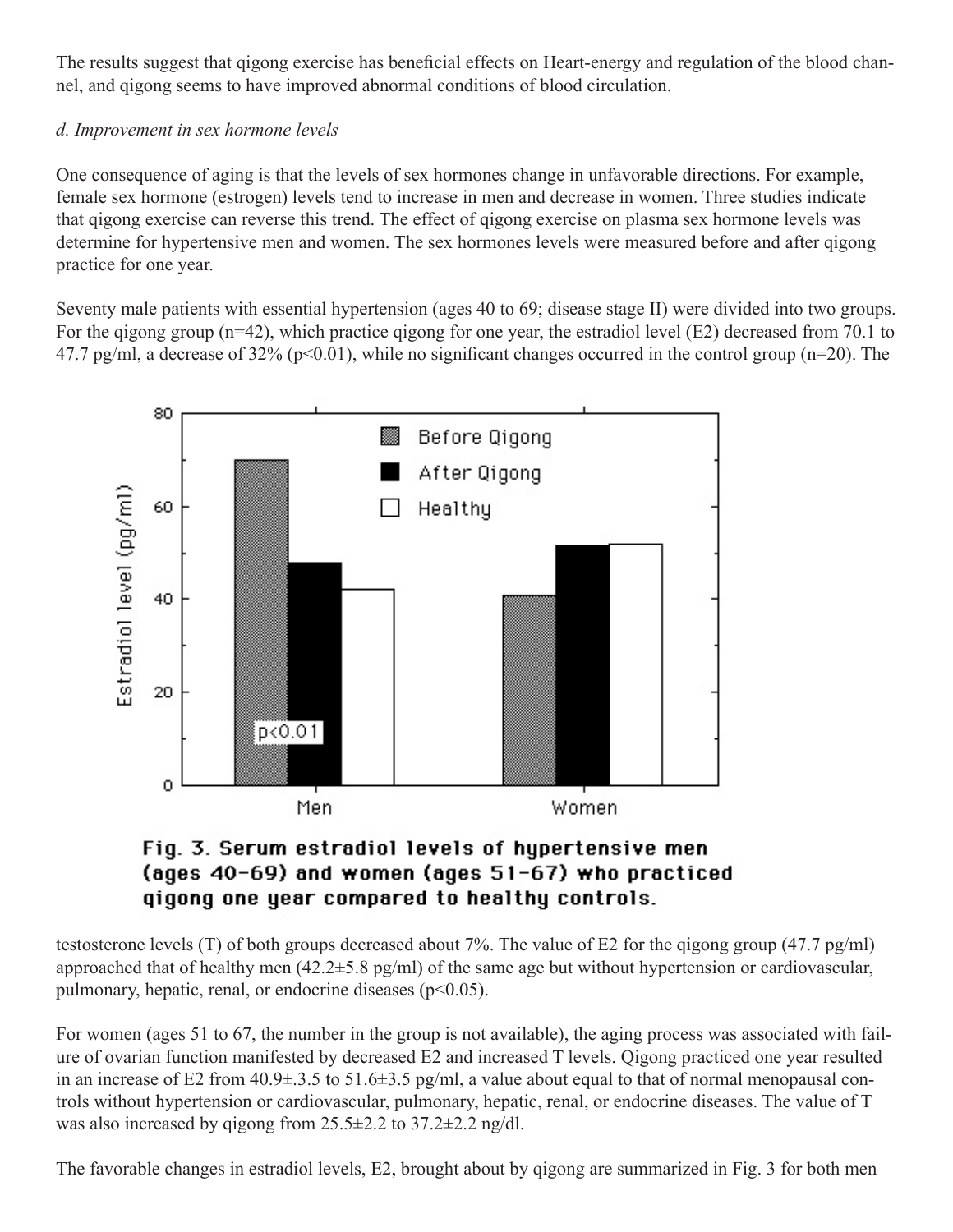and women.

In an auxiliary study, the 24-hour urinary estradiol levels were determined in 30 men ages 50 to 69. Qigong for one year resulted in a decrease of 31% in E2 and a decrease of 54% in the estradiol/testosterone ratio (E2/T). These changes were accompanied by improvements in symptoms associated with Kidney deficiency hypertension, such as soreness, dizziness, insomnia, hair loss, impotence, and incontinence. The average score for these symptoms was changed favorably by qigong from  $5.5\pm2.3$  to  $2.8\pm1.3$  (p<0.001).

Ye Ming and co-workers reported similar favorable changes in plasma sex hormone levels E2 in 77 male and female qigong exercisers after 2 months qigong compared with 27 controls. They did not observe significant changes in testosterone.

The three studies above show that qigong exercise can help restore the sex hormone levels that had deteriorated because of aging.

### *e. Changes in blood chemistry in hypertensive patients*

Wang, Xu and co-workers made a series of determinations indicating the profound effects that qigong exercise may have on blood chemistry of hypertensive subjects. Improvements were noted in plasma coagulation firbrinolysis indices, blood viscosity, erythrocyte deformation index, levels of plasma tissue-type plasminogen activator (tPA), plasminogen activator inhibitor (PAI), VIII factor related antigen (VIII R:AG), and anti-thrombin (AT-III). In another study, they reported that qigong exercise beneficially changed the activities of two messenger cyclic nucleotides (cAMP and cGMP).

### **Reversing symptoms of senility**

To study the mechanism of keeping fit by qigong, a controlled study was made of 100 subjects classified either as presenile or with senile impaired cerebral function. The subjects were divided into two groups of 50 people each with a mean age of 63 years and with a similar distribution of age and sex. The qigong group practiced a combination of static and moving qigong. The control group exercised by walking, walking fast, or running slow. According to TCM method of classifying the vital energy, more than 80% of the patients in each group were classified as deficient in vital function and vital essence of the Kidney. Criteria for judging outcome were based on measuring clinical signs and symptoms including cerebral function, sexual function, serum lipid levels, and function of endocrine glands.

After six months, 8 of the 14 main clinical signs and symptoms in the qigong group were improved above 80%, whereas none of the symptoms in the control group were improved above 45%. These results suggest that qigong can reverse some symptoms of aging and senility. In this regard, qigong exercise is superior to walking or running exercises.

# **Enhanced activity of anti-aging enzyme SOD**

Superoxide dismutase (SOD) is produced naturally by the body but its activity declines with age. SOD is often called an anti-aging enzyme because it is believed to destroy free radicals that may cause aging. The effects of qigong exercise to treat disorders of retired workers were studied by Xu Hefen and coworkers and included determinations of plasma SOD.

For their study, 200 retired workers,100 males and 100 females, ranging in age from 52 to 76 were divided into 2 groups: the qigong exercise group and the control group, and each group consisted of 50 males and 50 females. The main qigong exercise was Emei Nei Gong (one kind of qigong exercises of the Emei School), and was practiced at least 30 minutes a day.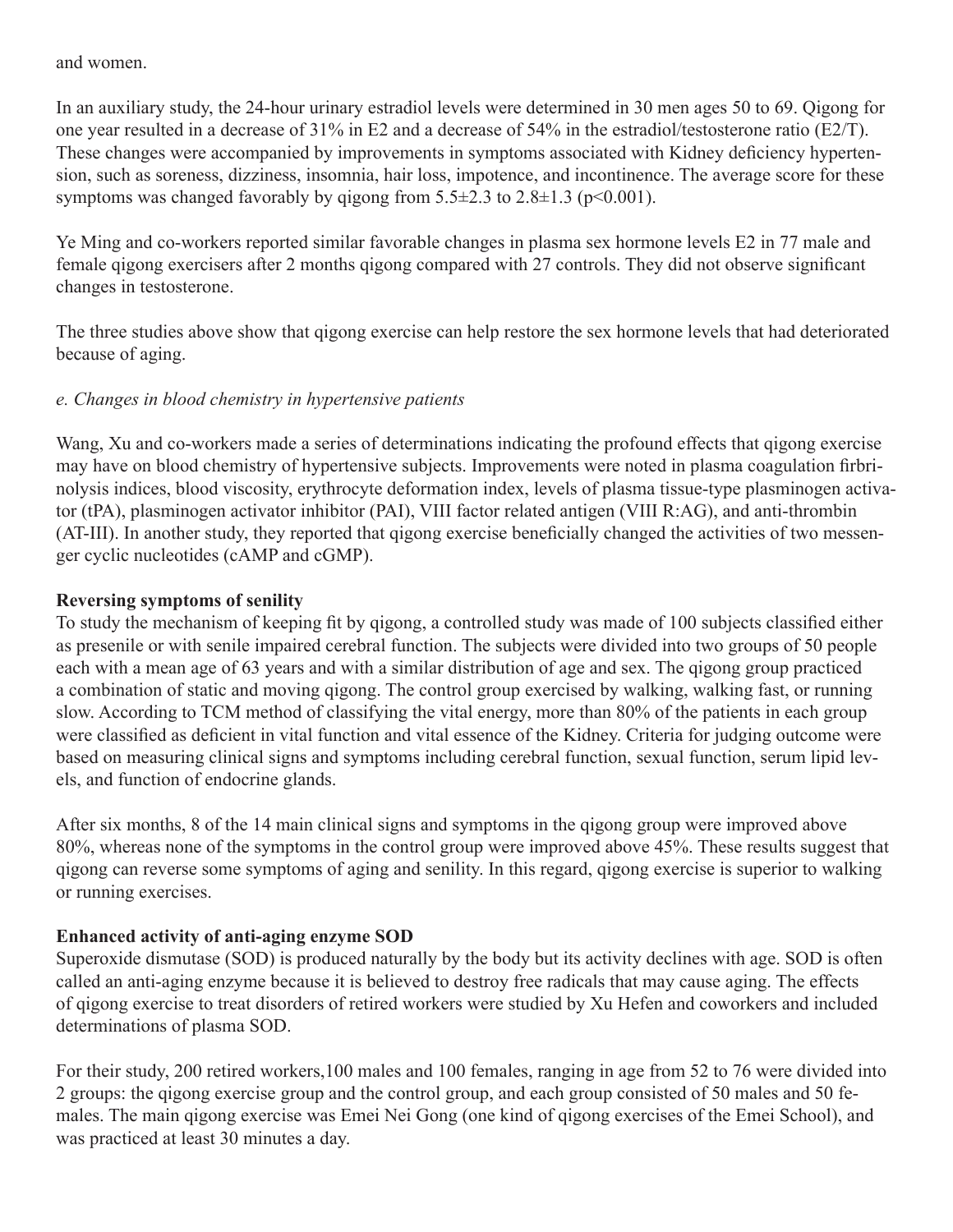The result showed that the mean level of SOD was increased by qigong exercise. For example, the SOD level was larger in the qigong group (about 2700  $\mu$ /g Hb) and than in the control group (1700  $\mu$ /g Hb), and this difference was significant (p<0.001). This study shows that qigong exercise can stimulate physical metabolism, promote the circulation of meridians and regulate the flowing of qi and blood, thus preventing and treating disorders of aging and promoting longevity.

#### **Cardiovascular function**

Several studies reveal the potential benefits that qigong may have for improving the cardiovascular function of those with heart disease as well as old people. This conclusion is based on three studies reporting that qigong exercise can protect healthy pilots from altitude stress when they flew rapidly from a low altitude to the high altitude of the Tibetan highlands.

Before entering the Tibetan highland, 66 healthy young men were divided into two groups: a qigong group of 32 men who did Qiyuan Qigong exercise for 4 weeks, and a control group of 34 men who exercised to radio music. The two groups of men rapidly entered the highlands from a lower altitude. Before and after entering the highland, measurements were made of symptoms of altitude sickness and physiological changes. The qigong group suffered less altitude stress than the control group as measured by blood pressure, heart rate, oxygen consumption, microcirculation on the epex of tongue and the nail fold, and the temperature at the Laogong point of the left hand (p<0.01). The researchers suggest that qigong can prevent stress from altitude changes.

In another study of changes in altitude, healthy young men were divided into three groups. Forty males were in the qigong group and practiced Qiyuan qigong for 4 weeks prior to entering the highlands; 40 men were in the control group and exercised to radio music for 4 weeks prior to entering the highlands; and 40 males were residents living at high altitudes. The results show that the integral value of symptoms of acute mountain sickness was lower in the qigong than in control group ( $p<0.01$  to 0.05). Pulmonary ventilation of the qigong group was significantly improved compared with the control group ( $p<0.01$  to 0.05), and nearly equal to the resident group.

In another study, air force pilots were randomly divided into two groups: a qigong group of 22 men who had practiced Qiyuan Qigong exercise for eight weeks, and a control group of 18 men who did physical exercise for eight weeks before entering the Tibetan highlands. Microcirculation was measured at tongue apex and the nail fold, and also from the temperature at the Laogong point in palm of the left hand. When the men entered the high altitude, abnormal blood pressure and microcirculation of tongue apex and nail fold occurred in both groups. The abnormalities were statistically less in the gigong group than in the control group ( $p<0.01$ ). The temperature at Laogong kept steady in the qigong group, but was reduced in the control group ( $p<0.05$ ).

The results of these three studies with healthy subjects lead to the conclusion that qigong also should be effective in improving the health of people with cardiovascular conditions including the aged. In fact several research studies have reported such beneficial effects of qigong on cardiovascular diseases. The three studies also provide evidence that qigong exercise is superior to physical exercise such as calisthenics.

#### **Blood flow to the brain**

Qigong exercise has been shown by rheoencephalography to increase blood flow to the brain. For 158 subjects with cerebral arteriosclerosis who practiced gigong for 1 to 6 months, improvements were noted in symptoms such as memory, dizziness, insomnia, tinnitus, numbness of limbs, and vertigo headache. During these studies, a decrease in plasma cholesterol was also noted. These results may offer hope to people with cerebral arteriosclerosis.

#### **Cancer**

Feng Lida pioneered in research showing that emitted qi from qigong masters produced marked changes in cell cultures of cancer cells from mice. Several studies reported the effects of emitted qi on tumors in animals. For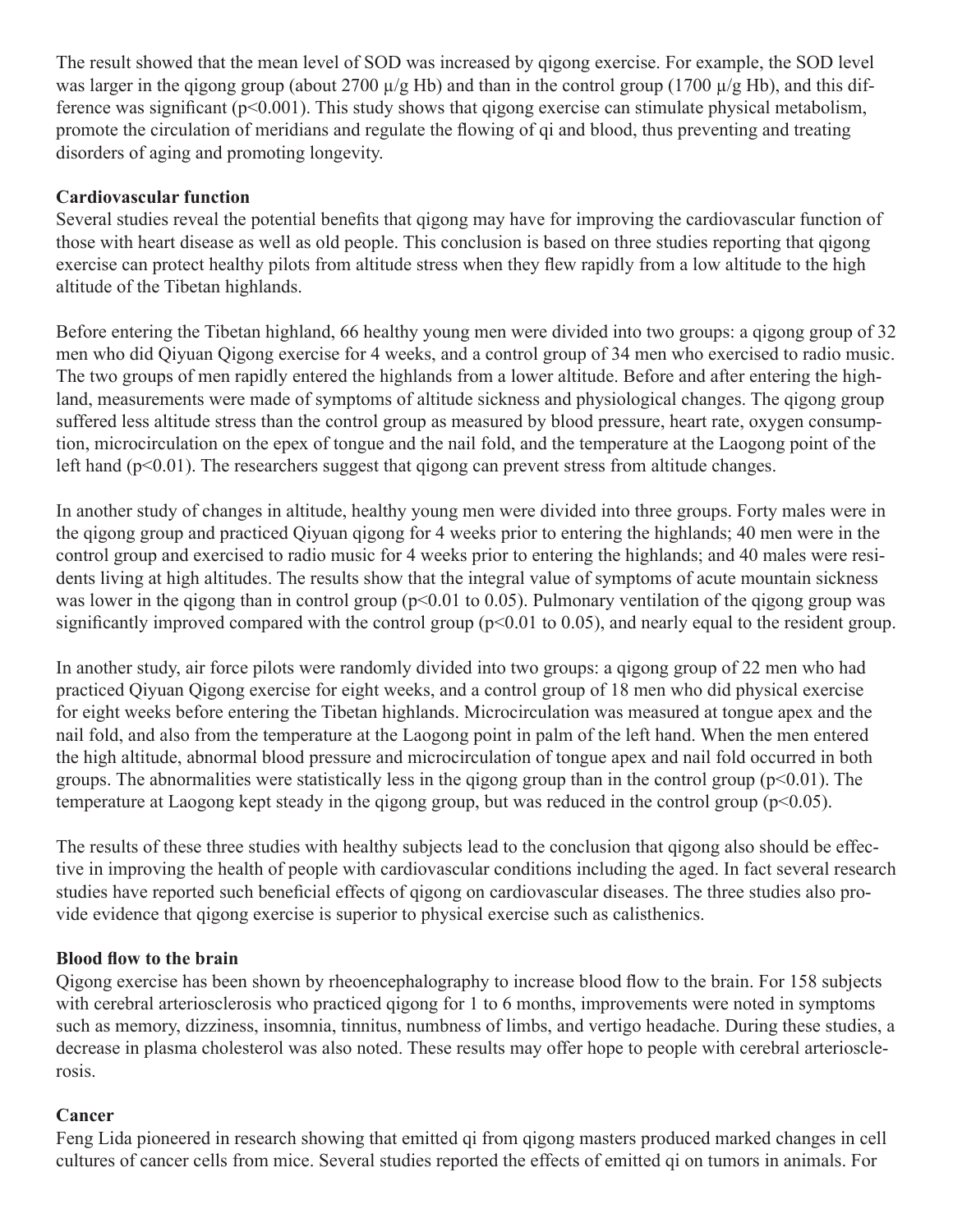

# Fig. 4. Improvements in patients with advanced cancer treated with qigong & drugs compared with drugs alone.

example, emitted qi was reported to inhibit the growth of implanted malignant tumors in mice but did not destroy the tumors. Encouraged by the results with animals, researchers carried out clinical research on the effects of qigong on human subjects with cancer.

In a clinical study of qigong as a therapeutic aid for patients with advanced cancer, 127 patients with medically diagnosed malignant cancer were divided into a qigong group of 97 patients and a control group of 30 patients. All patients received drugs, and the qigong group practiced qigong for more than 2 hours a day over a period from 3 to 6 months. The results summarized in Fig. 4 show that both groups improved, but the qigong group showed improvements four to nine times greater than the control group in strength, appetite, diarrhea free, and weight gain of 3 kg. The phagocytic rate, which is a measure of the immune function, increased in the qigong group but decreased in the control group. There are claims that qigong can cure cancer. Researchers, who seem to be more conservative, generally express the opinion to the author that qigong can at least slow the growth of cancerous tumors and reduce their size.

#### **Combination therapy of qigong & drugs is superior to drug therapy alone**

There is ample evidence in the literature that therapy by a combination of qigong exercise and drugs is superior to that of drugs alone. The advantages of a combination therapy of qigong and drugs over drugs alone were discussed earlier in this paper for hypertension and cancer.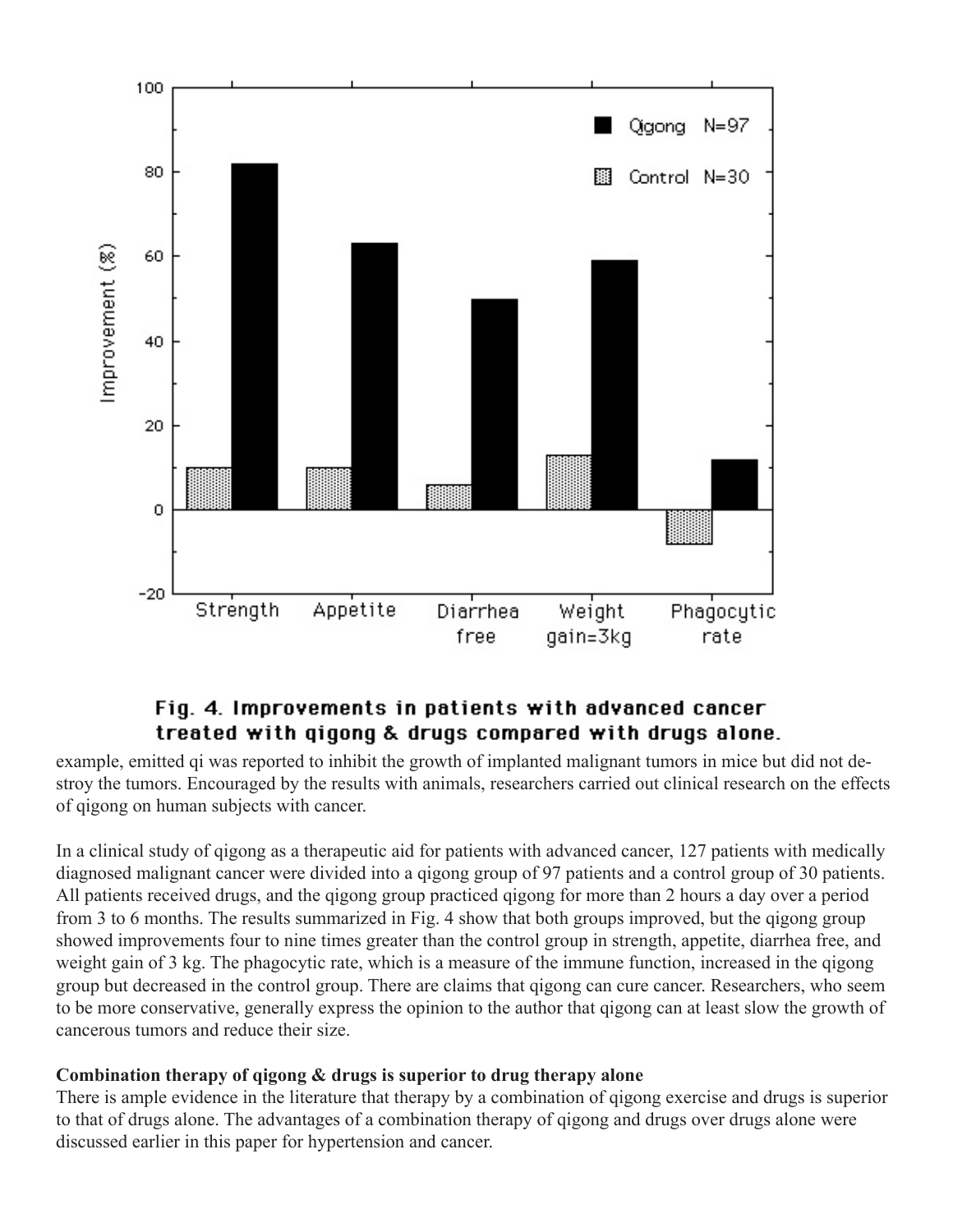The mechanism of this apparent synergism is not entirely understood, but undoubtedly relates to the fundamental mechanism of qigong. Qigong is believed to remove blocks to the ready flow of the qi (energy), blood, oxygen and nutrients to all cells of the body as well as to promote removal of waste products from cells of the body. Blocks to energy (qi) flow may result from injury, disease or stress.

### Increases in qi flow and blood circulation help

nourish diseased or stressed tissue, providing a means for the body to heal itself. This mechanism suggests that qigong also could promote drug uptake to tissue and cells via increased blood circulation. Omura's research shows that drug uptake was increased by using qigongized paper (i.e., paper to which emitted qi was sent) applied to afflicted area of the body.

### **Conclusions**

This review deals with a small fraction of the large collection of clinical research on medical applications of qigong. The information presented is intended to illustrate the potential of qigong exercise for restoring normal body functions in people with chronic conditions, many of which accelerate the aging process. The main conclusion from many studies is that qigong exercise helps the body to heal itself. In this sense, qigong is a natural anti-aging medicine. Two studies indicate that qigong exercise is superior to some physical exercises.

Qigong can complement Western medicine in many ways to provide better healthcare. For example, qigong has special value for treating chronic conditions and as a preventive medicine, whereas Western medicine has special value for treating acute conditions. There are many medical applications of qigong that can complement Western medicine to improve health care. Some examples include chronic problems such as hypertension, cardiovascular disease, aging, asthma, allergies, neuromuscular problems, and cancer. These areas of public health deserve consideration by the Western medical establishment.

### *References:*

#### Footnotes

1.Kenneth M SANCIER, Ph.D., Copresident & Director of Research, 561 Berkeley Avenue, Menlo Park, CA 94025, USA. Phone/Fax +1-415-323-1221.

2. Some of the material in this article was adapted from the article, "Medical Applications of Qigong," by K.M. Sancier, Ph.D., and published in Alternative Therapies in Health and Medicine. 1996;2 (1): 40-46.

3. Qigong Databaseª is available from the Qigong Institute, East West Academy of Healing Arts, 450 Sutter Street, Suite 2104, San Francisco, CA 94108, USA.

4. The p-value is the probability that two quantities are not the same: the smaller the p-value smaller the probability and the more significant the result.

5. Wang C, Xu D. Private communication, May 1995.

6. Duration of the study is not available.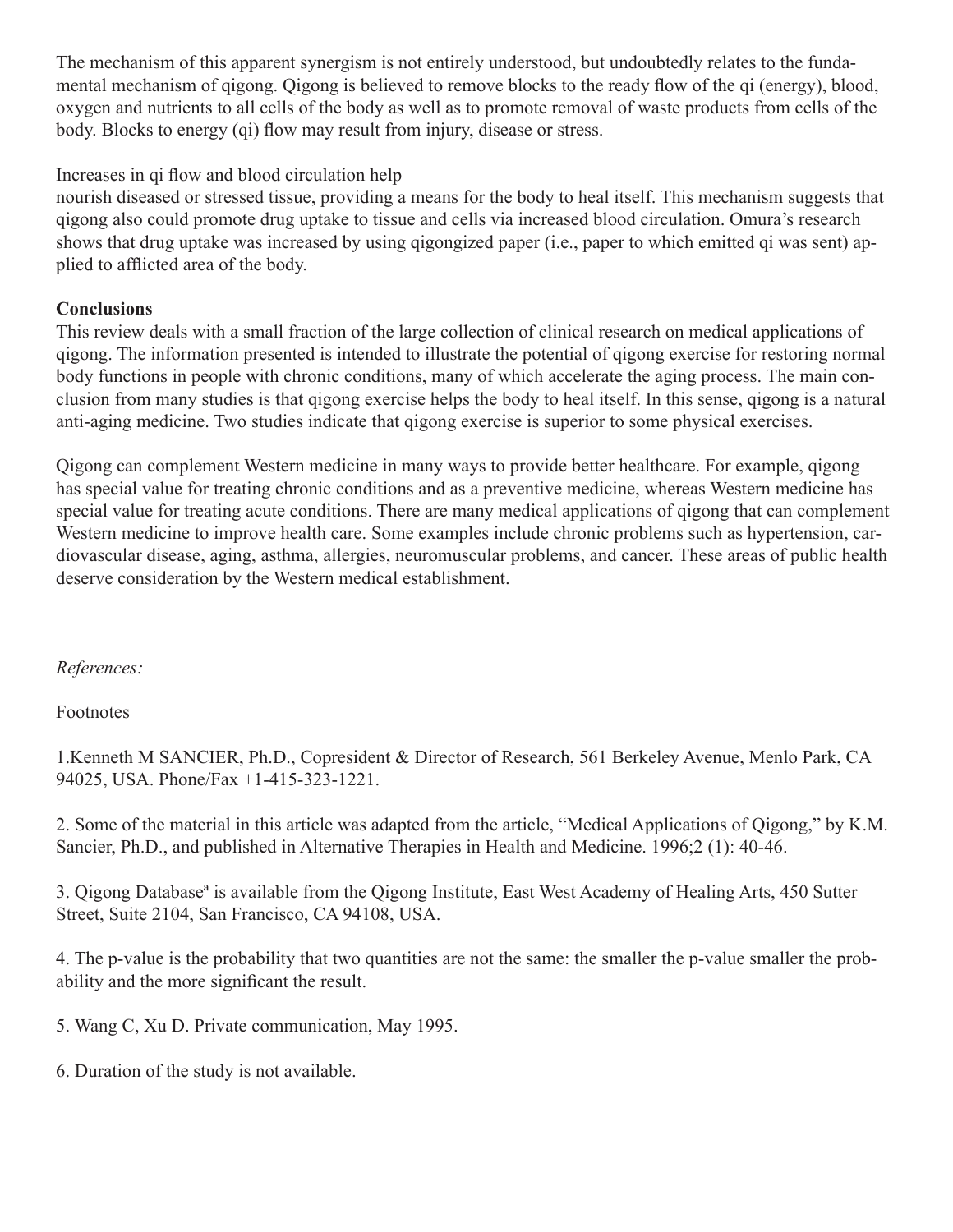#### Endnotes

[1] Sancier K M, Hu B. Medical Applications of Qigong and Emitted Qi on Humans, Animals, Cell Cultures, and Plants: Review of Selected Scientific Studies. Am J Acupuncture.1991:19 (4) 367-377.

[2] Sancier, KM, Medical applications of qigong. Alternative Therapies in Health & Medicine. 1995; 2(1) in press.

[3] Sancier KM, Chow EPY. Healing with qigong and quantitative effects of qigong. J. American College of Trad. Chinese Medicine. 1989: 7(3):13-19.

[4] Sancier KM. The effect of qigong on therapeutic balancing measured by electroacupuncture according to Voll (EAV): a preliminary study. Acupuncture & Electro-Therapy Res Int J.:1995;19:119-127.

[5] Sancier K M. The effect of qigong on human body functions. Proceedings, Fifth International Symposium on Qigong, Shanghai, China..1994:179.

[6] Kido M. Meridian measurements of qi-gong operation and synchronous phenomena. J. Mind-Body Science: 1993: 2(1): 19-26.

[7] Wang Chongxing, Xu Dinghai, Qian Yuesheng, Medical and health care qigong, J Traditional Chinese Medicine. 1991:11(4) 296-301.

[8] Kuang Ankun, Wang Chongxing, Xu Dinghai, Qian Yuesheng. Research on the anti-aging effect of qigong. J. Traditional Chinese Medicine. 1991:11 (2) 153-158.

[9] Hong Shunhua, et. al. Microcirculation of nail fold and immunogenicity after qigong practice for short periods. Proceedings, First World Conference for Academic Exchange of Medical Qigong, Beijing, China. 1988: 56-57.

[10] Li Ziran, Li Liziang, Zhang Boli. Group observation and experimental research on the prevention and treatment of hypertension by qigong. Proceedings, First World Conference for Academic Exchange of Medical Qigong, Beijing, China. 1988: 113-114.

[11] Jing Guinian. Observations on the curative effects of qigong self adjustment therapy in hypertension Proceedings, Proceedings, First World Conference for Academic Exchange of Medical Qigong, Beijing, China. 1988: 115-117.

[12] Bian Huangxian. Clinical observation of 204 patients with hypertension treated with qigong. Proceedings, First International Congress of Qigong. Berkeley, Calif., 1990: 101

[13] Wang Chongxing, et. al. The beneficial effect of qigong on the hypertension incorporated with coronary heart disease. Proceedings, Third International Symposium on Qigong, Shanghai, China. 1990: 40.

[14] Wu Renzhao, Liu Zhewei. Study of qigong on hypertension and reduction of hypotension. Proceedings, Second World Conference for Academic Exchange of Medical Qigong, Beijing, China. 1993: 125.

[15] Bornoroni Corrado, et. al. Treatment of 30 cases of primary hypertension by qigong techniques. Proceedings, Second World Conference for Academic Exchange of Medical Qigong, Beijing, China. 1993: 126.